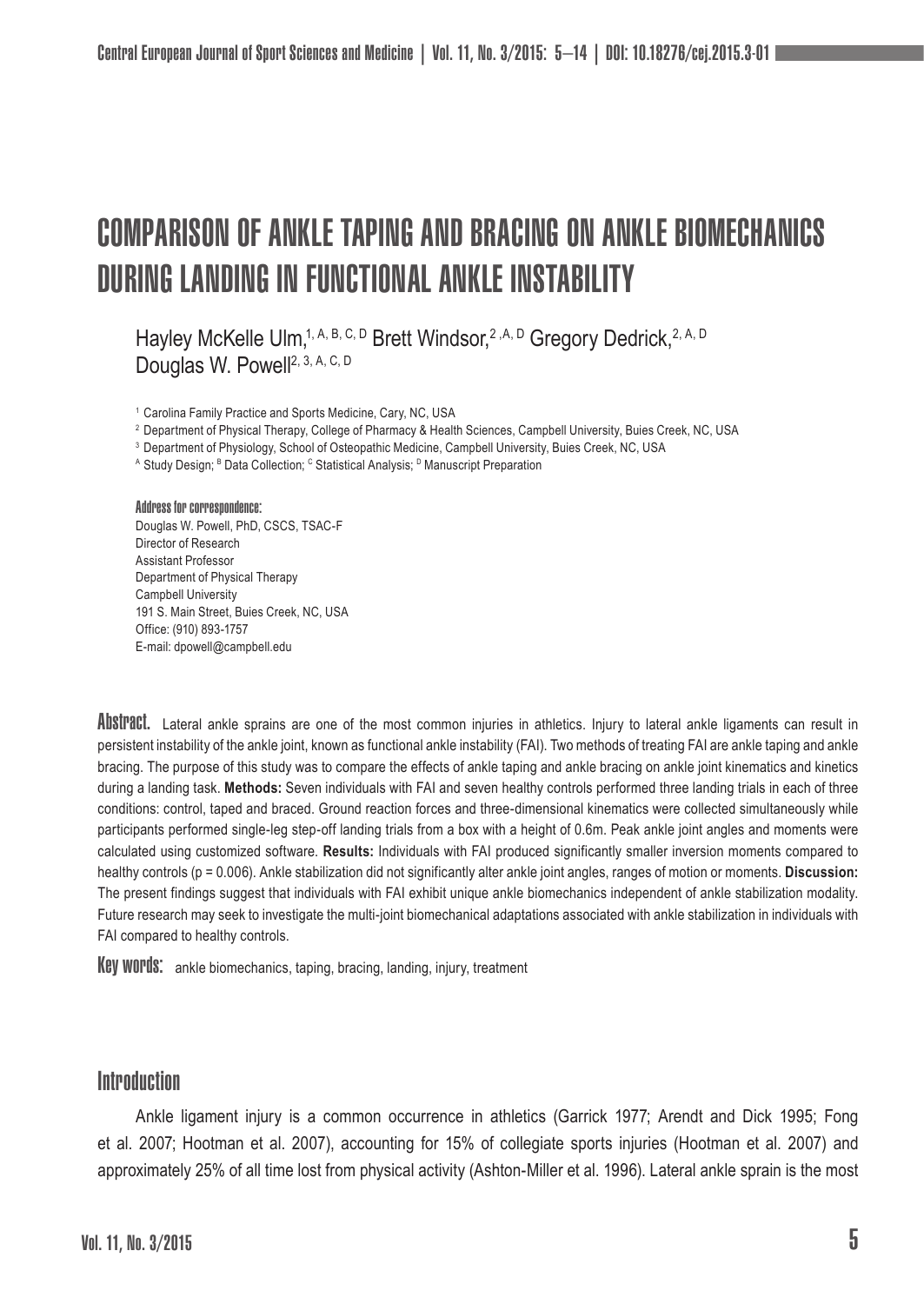common ankle ligament injury and is typically caused by excessive inversion during ankle plantarflexion (De Clercq 1997; Cordova et al. 2000; Wright et al. 2000; Zhang et al. 2009a). Athletes often experience residual symptoms following lateral ankle sprain including pain, instability and recurrent ankle sprains (Zhang et al. 2012). Previous research has demonstrated that of athletes experiencing ankle sprains, 79% experienced a recurrence of ankle sprain (Yeung et al. 1994) while 59% exhibited functional disability and significant residual symptoms (Yeung et al. 1994). Recurring instability at the ankle following initial ankle ligament injury is commonly referred to as functional ankle instability (FAI) (Hertel 2002).

Retrospective studies have identified several potential mechanisms responsible for reduced ankle stability associated with FAI. Intrinsic factors that may be responsible for FAI include anatomical alignment, ankle joint laxity, inadequate muscular strength and insufficient reaction time (Beynnon et al. 2002). However, in addition to reduced structural stability of the ankle joint, it has been suggested that lateral ankle sprain may interrupt the availability of sensory information to the central nervous system resulting in injury-induced reductions in sensory-motor function (Madras and Barr 2003). The reductions in sensory-motor function may place athletes with a history of ankle ligament injury at an exaggerated risk of subsequent ankle ligament injury (Madras and Barr 2003).

A common intervention to combat the deleterious effects of FAI is the implementation of an ankle stabilizer. Two methods of ankle stabilization often available to sports medicine personnel include ankle taping and ankle bracing (Zhang et al. 2009b). Ankle taping is the application of adhesive cloth tape in specific patterns to enhance the stability of the lateral aspect of the ankle joint by restricting the range of motion (Cordova et al. 2002). Though ankle taping has been shown to increase ankle stability, it has been demonstrated that mechanical support offered by ankle taping is reduced by 18% to 40% within thirty minutes of the onset of physical activity (Thonnard et al. 1996). It has been suggested that this reduction in mechanical stiffness offered by ankle taping is associated with a thermally driven loss of adhesive properties within the tape (Alt et al. 1999). Though the loss of mechanical support with activity raises questions to the efficacy of ankle taping, some researchers have suggested that taping is the optimal method of ankle stabilization (McKay et al. 2001). An alternative to ankle taping is the implementation of an ankle brace. Ankle braces are commonly composed of a soft cloth interior and an anterior lacing system extending from the midfoot to a point several inches proximal to the ankle joint (Zhang et al. 2012). Some models of ankle brace include external plastic components to increase the rigidity of the brace and enhance stability. Ankle braces are designed to mechanically restrict plantar flexion and inversion movements at the ankle (Cordova et al. 2002; Chen et al. 2012; Zhang et al. 2012). Two advantages of ankle bracing compared to ankle taping are reusability and adjustability of ankle braces. For example, ankle braces can be used for multiple training and competition sessions to provide consistent ankle support while ankle taping can only be used for a single session. Further, support offered by ankle tape may be highly variable and is dependent upon the skill and consistency of sports medicine personnel. Conversely, ankle braces may be adjusted by the athlete during training or competitions to his or her personal comfort.

The vast majority of research studies pertaining to ankle stabilization have been conducted on healthy adults. The efficacy of ankle stabilization in individuals with FAI compared to healthy controls during a landing task has not been well investigated. Further, the optimal method of ankle stabilization in individuals with FAI has not been clearly identified. Therefore, the purpose of this study was to compare the efficacy of two common methods of ankle stabilization (taping vs. bracing) on ankle biomechanics in individuals with FAI compared to healthy controls during a landing task. It was hypothesized that: (1) individuals with FAI would exhibit significantly greater ankle joint ranges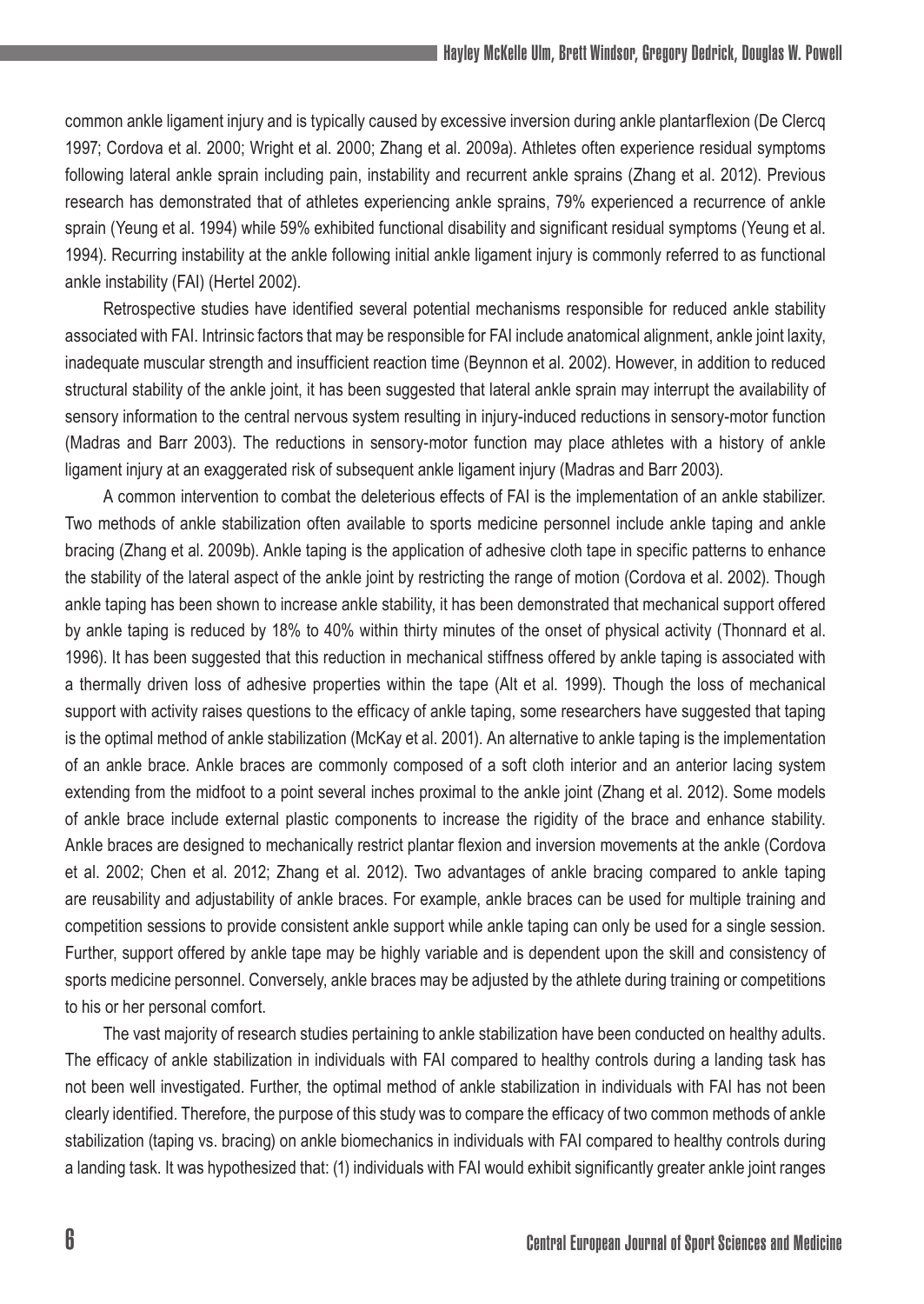of motion and peak ankle joint moments compared to healthy controls, (2) changes in frontal plane ankle ranges of motion and moments would be disproportionately greater in individuals with FAI compared to healthy controls following ankle stabilization, (3) ankle bracing would be associated with disproportionately greater changes in ankle joint ranges of motion and joint moments than ankle taping.

# **Methods**

# **Participants**

Seven individuals with FAI (5 M, 2 F) and seven healthy controls (3 M, 4 F) were recruited for participation in this study. Each participant was a recreational athlete and regularly performed vigorous activity for a period of at least 30 minutes three times per week. Participants were assigned to either the Control group or the FAI group based on self-reported scores on the Functional Ankle Instability Questionnaire (Hubbard and Kaminski 2002). Specifically, those individuals that answered "yes" to questions 3, 5, 6, 7 and 9 while concurrently answering "no" to questions 4, 8 and 10 were assigned to the FAI group. Individuals that responded "no" to all questions were assigned to the Control group. Participants were excluded if they had experienced a lower extremity injury within the six months preceding this study. Participants were also excluded if a neuromuscular or musculoskeletal condition was present that would render them incapable of performing the required landing tasks. All participants signed a written informed consent form approved by the university Institutional Review Board prior to participating in this study.

# Experimental Protocol

A National Board Certified Athletic Trainer (HMU) assessed ankle instability by performing anterior drawer (Docherty and Rybak-Webb 2009; Vaseenon et al. 2012) and talar tilt tests (Hertel et al. 1999) for each participant to confirm Functional Ankle Instability Questionnaire scores. Anthropometric measurements including participant height and mass were recorded.

After being assigned to a group, participants completed a ten-minute warm up using a stationary cycle. Each participant then performed three single-leg landing trials in each of three conditions: normal, braced and taped. The order of presentation of experimental conditions was randomized. The normal condition was characterized by no external support for the ankle. The braced condition consisted of the participant completing the single-leg landing trials while the ankle was supported by an ankle brace (Mueller Sports Medicine, Inc, Prairie du Sac, WI, USA). The ankle taped condition was characterized by the participant completing the single-leg landing trial while the ankle was supported by a Closed Basket Weave Taping Technique using 1.5 inch athletic tape. To reduce taping variability and to ensure consistency in taping technique, a single certified athletic trainer completed all taping for this study. Landing trials were characterized by the participant performing a single-leg step-off landing from a box with height of 0.60 meters onto the center of a force platform. The trial was considered successful if the participant landed on a single leg and maintained an upright posture. Unsuccessful trials were repeated. Ground reaction forces and three-dimensional (3D) kinematic data were collected.

# Instrumentation

A four-camera motion capture system (120 Hz, Vicon*PEAK*, Inc., Centennial, CO, USA) and force platform (960 Hz, OR-6, AMTI, Watertown, MA, USA) were used to collect 3D kinematic data and ground reaction forces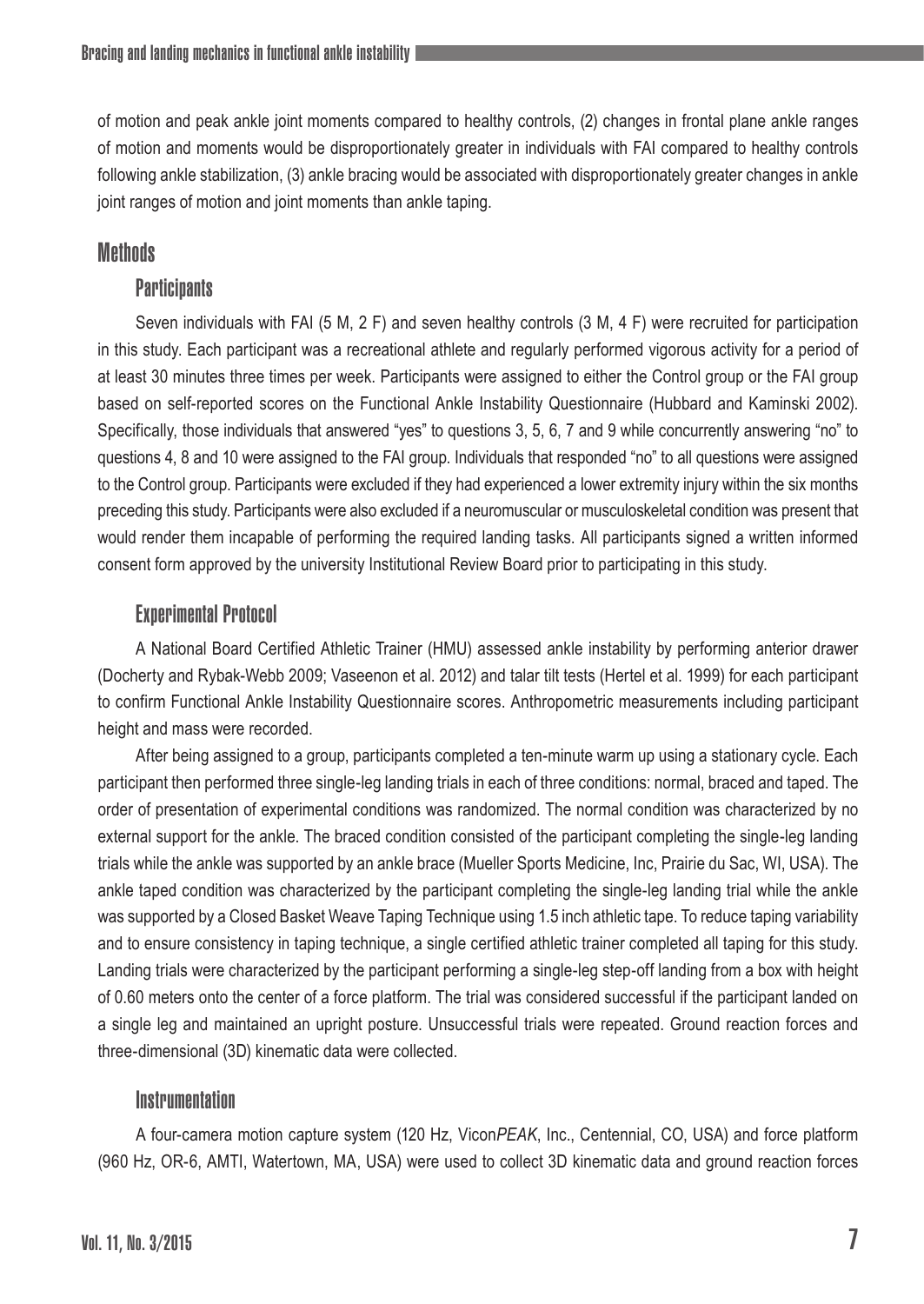from the right side of the lower extremity of each participant, respectively. Retro-reflective markers were placed over anatomical landmarks bilaterally including the sacrum, anterior superior iliac spine, lateral femoral condyle, posterior aspect of the calcaneus, lateral malleolus and the distal portion of the second metatarsal. A tibial wand was placed on the leg at the point of greatest circumference of the gastrocnemius and projected laterally. A laterally projecting femoral wand was placed over the point of greatest circumference of the thigh.

# Data Analysis

Three-dimensional kinematic data were low-pass filtered using a fourth order Butterworth filter with a cut-off frequency of 10 Hz. Ground reaction forces were low-pass filtered with a cut-off frequency of 50 Hz. Lower extremity joint angles and internal joint moments were calculated using Visual 3D (C-Motion, Inc., Bethesda, MD, USA) and custom software (MatLab 2009, MathWorks, Natick, MA, USA). All data were analyzed between initial contact and peak knee flexion. Joint ranges of motion were defined as the difference between the maximum and minimum joint angles. Joint moments were normalized to body mass. For kinematic and kinetic variables, a subject mean was calculated as the average of the three trials from each movement condition and used in all statistical analyses.

### Statistical Analyses

Student's t-tests were used to compare anthropometric measurements between the FAI group and the Control group. A  $2 \times 3$  (group by condition) repeated measures analysis of variance (ANOVA) was used to determine significant effects of group and bracing condition as well as group × bracing condition interactions for each variable. In the presence of a significant group  $\times$  condition interaction, a Tukey's post-hoc analysis was conducted to determine the source of the significant interaction. Significance was set at p < 0.05. All statistical analyses were conducted using SPSS 21.0 (IBM, Chicago, IL, USA).

# **Results**

The FAI and Control groups had similar anthropometric measurements. The groups were similar in age (Control: 22.6  $\pm$ 2.9 yrs; FAI: 24.4  $\pm$ 5.6 yrs; p = 0.448), height (Control: 1.74  $\pm$ 0.10 m; FAI: 1.69  $\pm$ 0.11 m; p = 0.497), mass (Control: 72.3  $\pm$ 12.6 kg; FAI: 67.6  $\pm$ 12.7 kg; p = 0.392) and BMI (Control: 23.6  $\pm$ 2.6; FAI: 20.2  $\pm$ 2.2; p = 0.820).

### Joint Ranges of Motion

Ankle joint ranges of motion in the sagittal and frontal planes are presented in Figures 1 and 2, respectively. Individuals with FAI did not have significantly different ankle joint ranges of motion in either the sagittal ( $p = 0.784$ ) or frontal planes ( $p = 0.863$ ). Ankle stabilization did not significantly affect joint ranges of motion in the sagittal  $(p = 0.863)$  or frontal planes  $(p = 0.208)$ . No significant group by condition interactions were observed in the sagittal  $(p = 0.982)$  or frontal plane ranges of motion  $(p = 0.445)$ .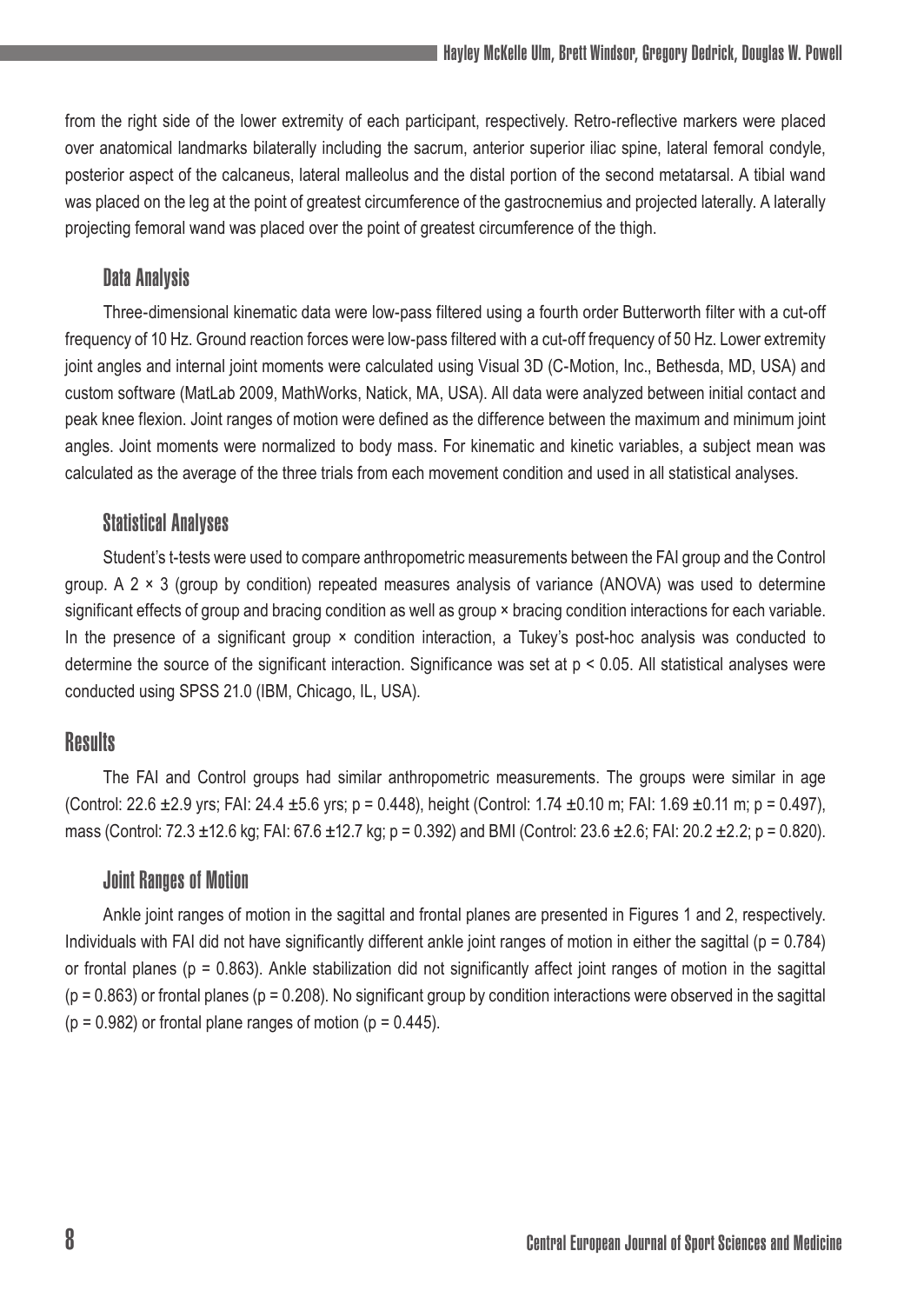

Figure 1. Mean sagittal plane ankle joint ranges of motion in individuals with functional ankle instability compared to healthy controls during a single-leg landing task. Presented as mean (SEM)



Figure 2. Mean frontal plane ankle joint ranges of motion in individuals with functional ankle instability compared to healthy controls during a single-leg landing task. Presented as mean (SEM)

#### Joint Moments

Figure 3 presents peak ankle plantarflexor moments in individuals with FAI and healthy controls when landing in normal, braced and taped conditions. Figure 4 illustrates peak ankle inversion moments in individuals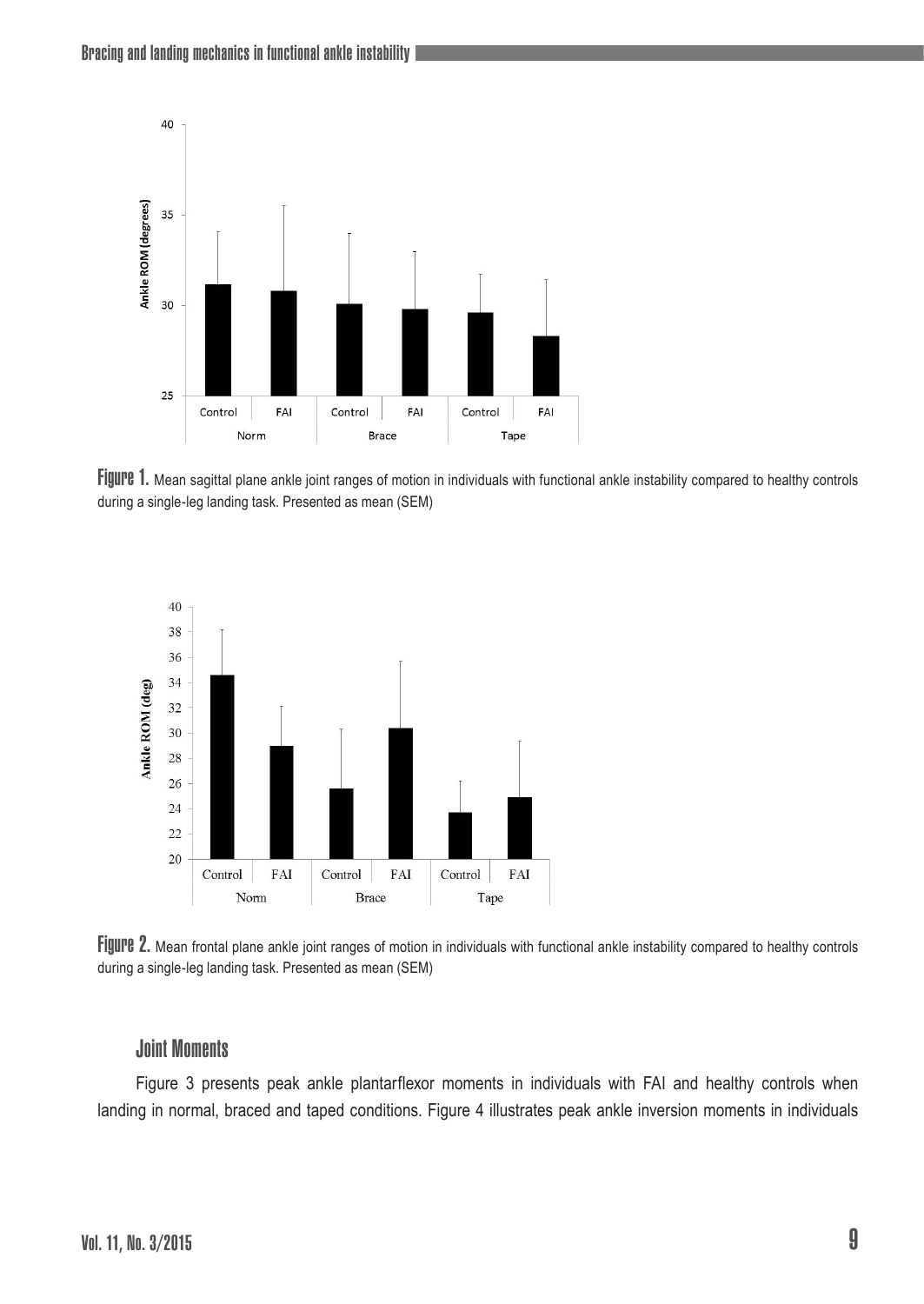with FAI and healthy controls when landing in the normal, braced and taped conditions. Peak ankle plantarflexor moments were not significantly different between the FAI group and Controls (p = 0.885). Ankle stabilization did not significantly affect ankle plantarflexor moments ( $p = 0.058$ ). No significant group by condition interactions were observed  $(p = 0.739)$ .



Figure 3. Peak ankle plantarflexion moments in individuals with functional ankle instability and healthy controls during a single-leg landing task. Presented as mean (SEM)



\* denotes significant difference between individuals with FAI and healthy controls.

Figure 4. Peak ankle inversion moments in individuals with functional ankle instability compared to healthy controls during a single-leg landing task. Presented as mean (SEM).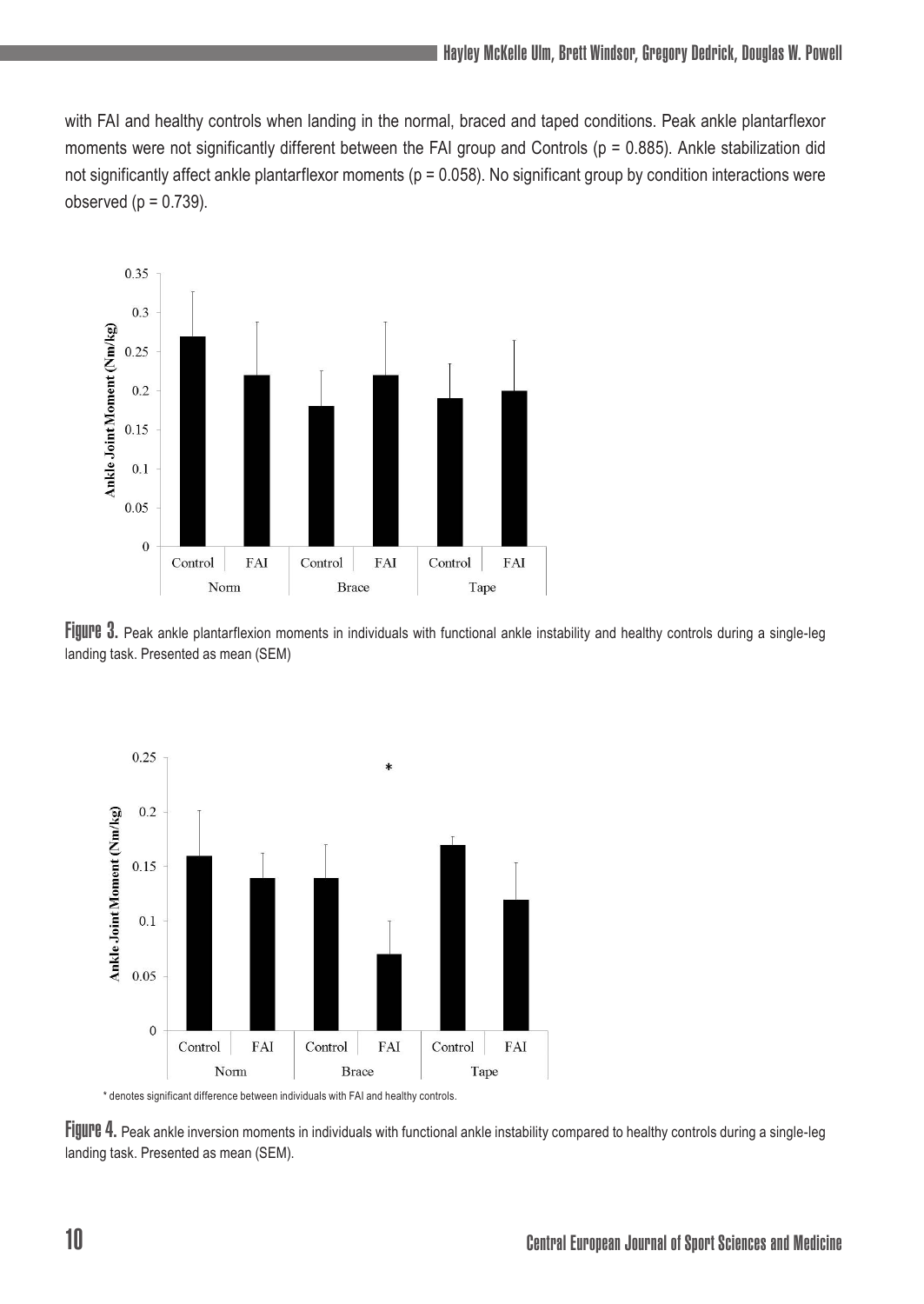A significant group effect was observed for ankle inversion moments ( $p = 0.006$ ). Specifically, across all conditions, individuals with FAI exhibited significantly smaller ankle inversion moments compared to healthy controls. Ankle stabilization did not significantly affect ankle inversion moments (p = 0.492), and no significant group by condition interaction was observed ( $p = 0.835$ ).

#### **Discussion**

The purpose of this study was to assess the efficacy of ankle taping and ankle bracing in individuals with FAI compared to healthy controls during a single-leg landing task. The findings of this study demonstrate that individuals with FAI exhibit unique ankle joint biomechanics compared to healthy adults, and that these aberrant biomechanics are not responsive to external ankle stabilization.

A suggested mechanism of efficacy of ankle stabilization methods is to limit ankle plantarflexion and ankle inversion ranges of motion (Zhang et al. 2009b). In the present study, ankle stabilization did not significantly reduce ankle ranges of motion in the sagittal or frontal planes. Though both ankle bracing and taping are purported to reduce ankle range of motion and the associated risk of injury, neither bracing nor taping were effective in reducing ankle joint range of motion. These findings are not consistent with previously reported data investigating the efficacy of ankle bracing in individuals with FAI and healthy adults (Zhang et al. 2009a; Zhang et al. 2009b; Chen et al. 2012; Zhang et al. 2012). Several studies have reported that semi-rigid ankle braces are associated with significant reductions in ankle plantarflexion at initial contact, peak ankle plantarflexion and sagittal plane ankle ranges of motion during bilateral landing tasks (Zhang et al. 2009a; Zhang et al. 2009b; Zhang et al. 2012). Zhang et al. (2012) reported significant reductions in dorsiflexion range of motion as well as reduced eversion range of motion and peak eversion velocity during a bilateral landing task. Further, Chen et al. (2012) reported that landing with an ankle brace resulted in reduced ankle dorsiflexion range of motion and plantarflexion angle at initial contact when landing on a flat or inverted surface.

Ankle joint kinematics are the manifestation of the interaction of external loading and internal joint kinetics. Ankle stabilizers are designed to reduce the kinetic forces associated with mechanisms of lateral ankle sprain including ankle plantarflexion and ankle inversion moments. In the current study, individuals with FAI and healthy controls exhibited similar ankle plantarflexion moments. However, individuals with FAI produced significantly smaller peak ankle inversion moments during the single-leg landing task compared to healthy controls. These findings are in contrast to previous research reports which have demonstrated that ankle bracing is associated with significant increases in ankle plantarflexion moments, but have no demonstrated effects on frontal plane joint moments (Zhang et al. 2009b; Chen et al. 2012; Zhang et al. 2012). Specifically, Zhang et al. (2012) reported increases in ankle plantarflexion moments of nearly 0.1 Nm/kg in response to ankle bracing in individuals with FAI and healthy controls. This significant increase in ankle joint moments was attributed to the reduced dorsiflexion range of motion, a shock attenuation mechanism. Further, Zhang et al. (2012) observed small reductions in peak ankle eversion moments (0.85 Nm/kg), however, these reductions were not statistically significant ( $p = 0.067$ ). The smaller ankle inversion moments observed in the FAI group compared to the healthy controls may be an adaptive strategy intended to reduce the most common mechanism of ankle sprain, ankle inversion during plantarflexion. The reduced inversion moment may allow the external forces associated with landing to place the ankle into a more everted position, or to allow passive structures on the medial aspect of the ankle to absorb a greater proportion of the load during the landing task. In the presence of reduced ankle joint stability following repeated ankle sprains, the adaptive strategy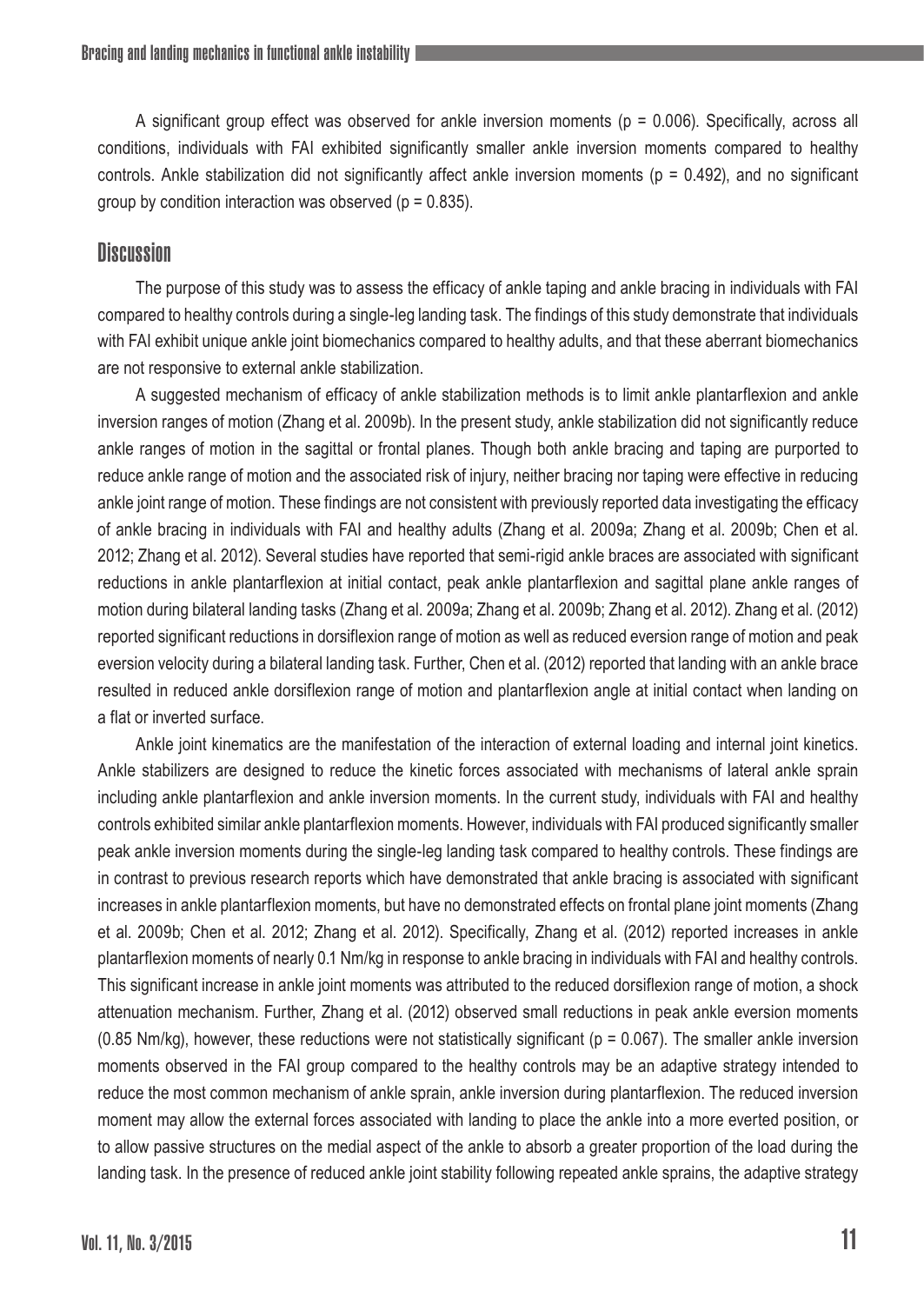may inherently place greater stress on the healthy tissues, reducing the inversion joint moments; however, this strategy would not seem to be completely effective as the athlete continues to suffer from joint instability.

Several factors may have led to the unique results presented in this compared to previous research studies pertaining to the mechanisms of efficacy of ankle stabilization methods. One methodological aspect that may underlie these differences is the use of a single-leg landing task in this study. Most previous research studies have utilized a bilateral landing task on either a flat or inverted surface to assess ankle bracing efficacy (Zhang et al. 2009a; Zhang et al. 2009b; Chen et al. 2012; Zhang et al. 2012). The single-leg landing task would increase the mechanical demand required for successful shock attenuation as well as increasing the motor control complexities with a reduced base of support. Increased motor control demands may result in exaggerated performance variability and therefore statistically non-significant findings. A second factor affecting comparison of current findings to previous research data is the ankle bracing and taping strategies utilized in this study. Each ankle brace is designed to combat specific mechanisms of ankle injury, however the construction of these designs varies in the efficacy of resisting ankle plantarflexion and inversion motions. Therefore, different ankle brace designs may have altered performance characteristics. A third factor that was not controlled in the present study was foot type. Previous research has revealed that individuals with high- compared to low-arched feet exhibit unique landing kinematics and kinetics during a bilateral landing task (Powell et al. 2012). It is possible that the two groups tested in the present study exhibited unevenly distributed foot types, and that the unique landing mechanics associated with foot type resulting in heterogeneous landing strategies.

The findings of the present study, in conjunction with previous research studies, have demonstrated that ankle stabilization alters ankle joint mechanics during a landing task. However, limited research has investigated the effect of ankle stabilization on more proximal joint mechanics. It could be postulated that, by increasing ankle plantarflexion joint moments and ankle joint stiffness, the magnitude and rate of loading at the knee joint would be amplified, and that these increased loads may place the knee at an exaggerated risk of injury. Future research should address the multi-joint biomechanical responses of the lower extremity to current ankle stabilization techniques.

The authors acknowledge several limitations in the current study. Specifically, the small sample size of 7 participants in each group limited the statistical power of the study. However, few comparisons in the present study exhibited a trend (p < 0.10), suggesting that meaningful differences were detected statistically. A second limitation of the present study was the use of only four motion capture cameras. The use of only four motion capture cameras limited the quantity of data collected and may have resulted in less precise detection of three-dimensional marker data leading to greater noise-to-signal ratios. This may underlie the relatively large variations in performance within each group. Alternatively, the large variations in performance may be a manifestation of the relatively high mechanical and motor control demands placed on participants by the single-leg landing task from a height of 0.60 meters. Finally, recent research has revealed that when kinematics and kinetics are filtered at 10 Hz and 50 Hz, respectively, peak hip and knee joint moments may be exaggerated (Kristianslund et al. 2012). While these filter frequencies were used in the present study, the focus of this study pertained solely to ankle joint biomechanics. The recent paper did not suggest that ankle joint moments would be affected by these filtering parameters.

This research study revealed that ankle stabilization alters frontal plane ankle joint moments during a singleleg landing task, but does not significantly alter ankle joint kinematics. However, with altered ankle joint moments, forces transmitted to higher joint structures including the knee and hip will be affected. Potentially, the previously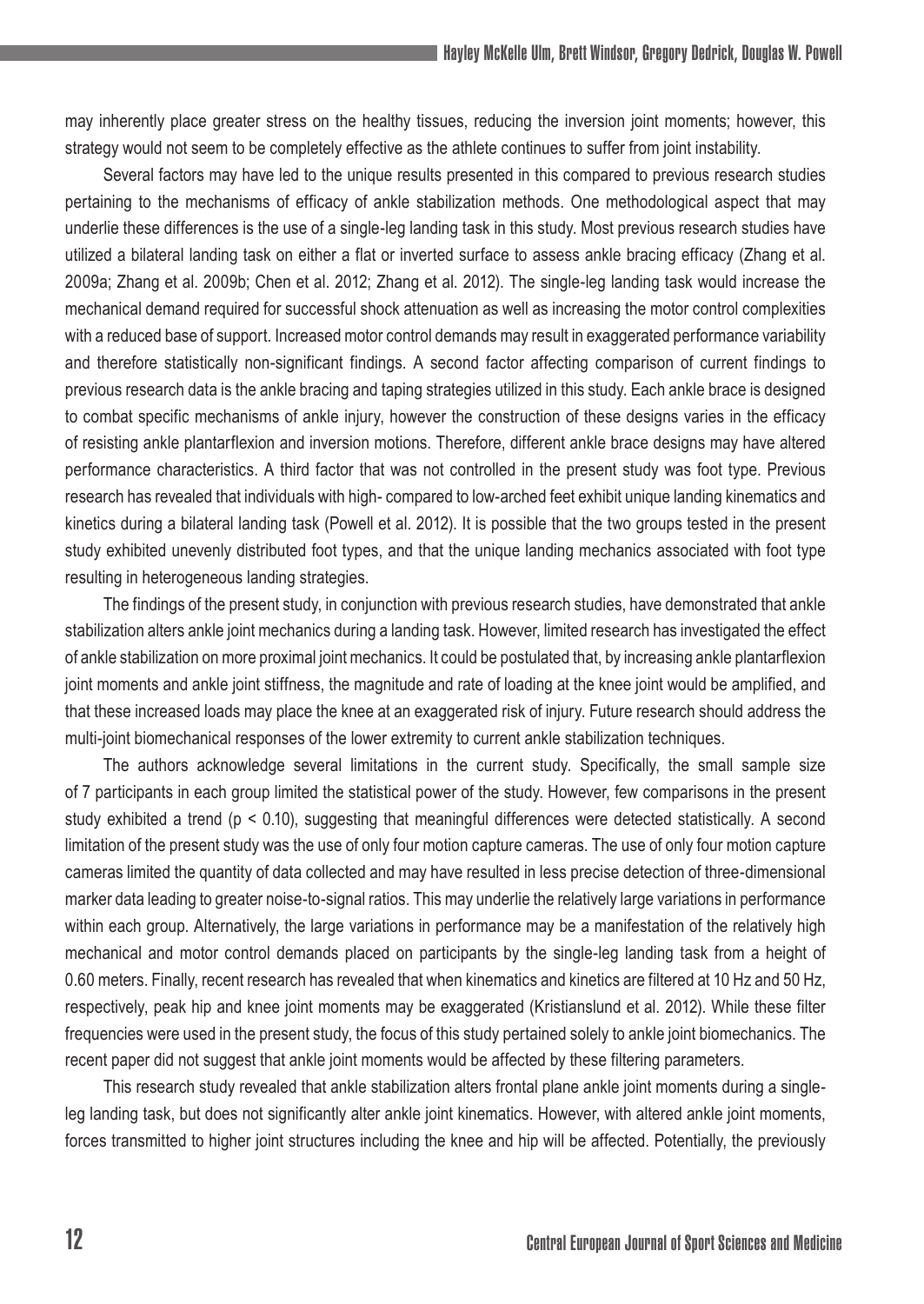reported increases in ankle joint stiffness may exaggerate the risk of injury to the knee and hip joints. Future research may investigate the multi-joint biomechanical adaptations associated with ankle stabilization.

#### **References**

- Alt W., Lohrer H., Gollhofer A. Functional properties of adhesive ankle taping: neuromuscular and mechanical effects before and after exercise. Foot Ankle Int. 1999; 20 (4): 238–245.
- Arendt E., Dick R. Knee injury patterns among men and women in collegiate basketball and soccer. NCAA data and review of literature. Am J Sports Med. 1995; 23 (6): 694–701.
- Ashton-Miller J.A., Ottaviani R.A., Hutchinson C., Wojtys E.M. What best protects the inverted weightbearing ankle against further inversion? Evertor muscle strength compares favorably with shoe height, athletic tape, and three orthoses. Am J Sports Med. 1996; 24 (6): 800–809.
- Beynnon B.D., Murphy D.F., Alosa D.M. Predictive Factors for Lateral Ankle Sprains: A Literature Review. J Athl Train. 2002; 37 (4): 376–380.
- Chen Q., Wortley M.,. Bhaskaran D, Milner C.E., Zhang S. Is the inverted surface landing more suitable in evaluating ankle braces and ankle inversion perturbation?" Clin J Sport Med. 2012; 22 (3): 214–220.
- Cordova M.L., Ingersoll C.D., LeBlanc M.J. Influence of ankle support on joint range of motion before and after exercise: a metaanalysis. J Orthop Sports Phys Ther. 2000; 30 (4): 170–177; discussion 178–182.
- Cordova M.L., Ingersoll C.D., Palmieri R.M. Efficacy of Prophylactic Ankle Support: An Experimental Perspective. J Athl Train. 2002; 37 (4): 446–457.
- De Clercq D.L. Ankle bracing in running: the effect of a Push type medium ankle brace upon movements of the foot and ankle during the stance phase. Int J Sports Med. 1997; 18 (3): 222–228.
- Docherty C.L., Rybak-Webb K. Reliability of the anterior drawer and talar tilt tests using the LigMaster joint arthrometer. J Sport Rehabil. 2009; 18 (3): 389–397.
- Fong D.T., Hong Y., Chan L.K., Yung P.S., Chan K.M. A systematic review on ankle injury and ankle sprain in sports. Sports Med. 2007; 37 (1): 73–94.
- Garrick J.G. The frequency of injury, mechanism of injury, and epidemiology of ankle sprains. Am J Sports Med. 1977; 5 (6): 241–242.
- Hertel J. Functional anatomy, pathomechanics and pathophysiology of lateral ankle instability. Journal of Athletic Training. 2002; 37 (4): 364–375.
- Hertel J., Denegar C.R., Monroe M.M., Stokes W.L. Talocrural and subtalar joint instability after lateral ankle sprain. Med Sci Sports Exerc. 1991; 31 (11): 1501–1508.
- Hootman J.M., Dick R., Agel J. Epidemiology of collegiate injuries for 15 sports: summary and recommendations for injury prevention initiatives. J Athl Train. 2007; 42 (2): 311–319.
- Hubbard T.J., Kaminski T.W. Kinesthesia Is Not Affected by Functional Ankle Instability Status. J Athl Train. 2002; 37 (4): 481–486.
- Kristianslund E., Krosshaug T., van den Bogert A.J. Effect of low pass filtering on joint moments from inverse dynamics: implications for injury prevention. J Biomech. 2012; 45 (4): 666–671.
- Madras D., Barr J. Rehabilitation for functional ankle instability. Journal of Sport Rehabilitation. 2003; 12 (2): 133–142.
- McKay G. D., Goldie P. A., Payne W. R., Oakes B. W. Ankle injuries in basketball: injury rate and risk factors. Br J Sports Med. 2001; 35 (2): 103–108.
- Powell D.W., Hanson N.J., Long B., Williams D.S. 3rd Frontal plane landing mechanics in high-arched compared with low-arched female athletes. Clin J Sport Med. 2012; 22 (5): 430–435.
- Thonnard J.L., Bragard D., Willems P.A., Plaghki L. Stability of the braced ankle. A biomechanical investigation. Am J Sports Med. 1996; 24 (3): 356–361.
- Vaseenon T., Gao Y., Phisitkul P. Comparison of two manual tests for ankle laxity due to rupture of the lateral ankle ligaments. Iowa Orthop J. 2012; 32: 9–16.
- Wright I.C., Neptune R.R., van den Bogert A.J., Nigg B.M. The influence of foot positioning on ankle sprains. J Biomech. 2000; 33 (5): 513–519.
- Yeung M.S., Chan K.M., So C.H., Yuan W.Y. An epidemiological survey on ankle sprain. Br J Sports Med. 1994; 28 (2): 112–116.